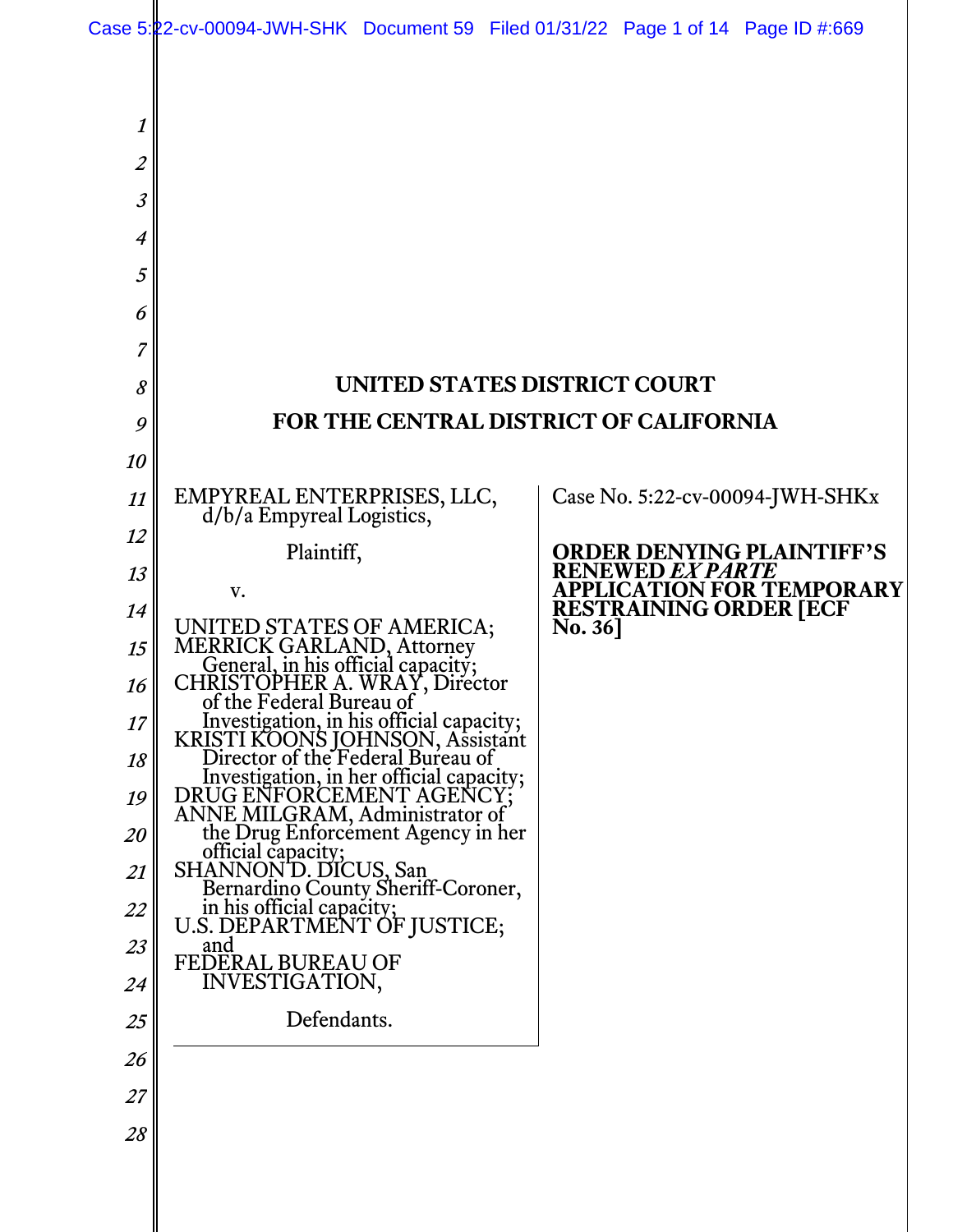| $\boldsymbol{\mathit{1}}$ | Plaintiff Empyreal Enterprises, LLC d/b/a Empyreal Logistics is a cash-                                                                                                                                                             |
|---------------------------|-------------------------------------------------------------------------------------------------------------------------------------------------------------------------------------------------------------------------------------|
| $\overline{2}$            | in-transit (armored car) business. Empyreal's customers include participants in                                                                                                                                                     |
| $\mathfrak{Z}$            | the state-legal cannabis industry. Empyreal accuses Defendants—state and local                                                                                                                                                      |
| $\boldsymbol{4}$          | law enforcement officials and agencies—of conspiring to stop its vehicles and to                                                                                                                                                    |
| 5                         | seize the currency within in an unconstitutional and otherwise illegal manner.                                                                                                                                                      |
| 6                         | The Court does not now address whether Empyreal's rights were violated, nor                                                                                                                                                         |
| $\overline{7}$            | whether Defendants violated any laws. Instead, the Court rules on whether                                                                                                                                                           |
| $\boldsymbol{\delta}$     | Empyreal has met the high burden for the issuance of an extraordinary remedy:                                                                                                                                                       |
| 9                         | a Temporary Restraining Order ("TRO"). Empyreal has not met that burden.                                                                                                                                                            |
| 10                        | Before the Court is Empyreal's Renewed Application for a Temporary                                                                                                                                                                  |
| 11                        | Restraining Order and Order to Show Cause ("OSC"). <sup>1</sup> The Court finds this                                                                                                                                                |
| 12                        | matter appropriate for resolution without a hearing. See Fed. R. Civ. P. 78;                                                                                                                                                        |
| 13                        | L.R. 7-15. After considering the papers filed in support and in opposition, <sup>2</sup> the                                                                                                                                        |
| 14                        | Court orders that the Motion is DENIED, as set forth herein.                                                                                                                                                                        |
| 15                        |                                                                                                                                                                                                                                     |
| 16                        |                                                                                                                                                                                                                                     |
| 17                        |                                                                                                                                                                                                                                     |
| 18                        |                                                                                                                                                                                                                                     |
| 19                        |                                                                                                                                                                                                                                     |
| 20                        | $\mathbf{1}$<br>Pl.'s Renewed Appl. for TRO and OSC (the "Renewed Application")                                                                                                                                                     |
| 21                        | [ECF No. 36].                                                                                                                                                                                                                       |
| 22                        |                                                                                                                                                                                                                                     |
| 23                        |                                                                                                                                                                                                                                     |
| 24                        |                                                                                                                                                                                                                                     |
| 25                        |                                                                                                                                                                                                                                     |
| 26                        | Fract Too. 301.<br>The Court considered the following papers: (1) Compl. (the<br>"Complaint") [ECF No. 1]; (2) the Renewed Application (including its<br>attachments); (3) Federal Defendants' Opp' n to the Renewed Application (t |
| 27                        |                                                                                                                                                                                                                                     |
| 28                        |                                                                                                                                                                                                                                     |
|                           | -2-                                                                                                                                                                                                                                 |

║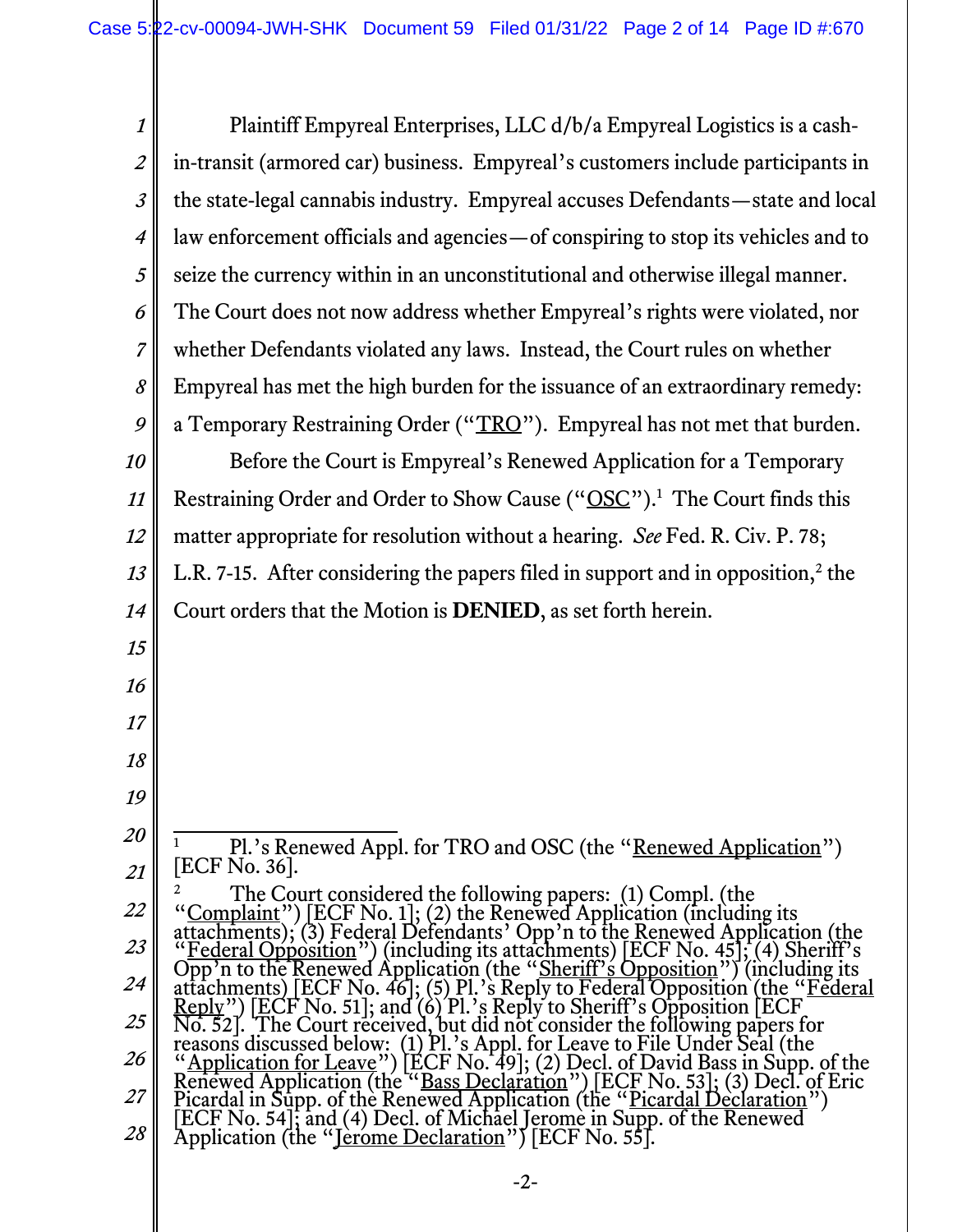### **I. BACKGROUND**

#### *2* **A. Procedural History**

*1*

*3 4 5 6 7 8 9 10 11 12 13 14 15 16 17 18* Empyreal filed its Complaint commencing this action on January 14, 2022.<sup>3</sup> That same day, it filed its first *ex parte* application for a TRO.<sup>4</sup> Four days later, the Court denied that application because Empyreal failed to comply with the requirement of Rule 65 of the Federal Rules of Civil Procedure that, absent special circumstances, a movant must notify the adverse party of the movant's intent to request a TRO.<sup>5</sup> See Fed. R. Civ. P. 65. The Court noted that Empyreal not only failed to comply with Rule 65's notice requirement, but it also filed its *ex parte* application in the late afternoon on a Friday before a long holiday weekend.6 The Court denied Empyreal's first *ex parte* application "without prejudice to Empyreal's right or ability to seek appropriate injunctive relief through a regularly noticed motion."7 Despite the Court's explicit dictate that Empyreal could seek relief through a "*regularly noticed motion*,"<sup>8</sup> on January 19, the parties submitted a joint stipulation through which Defendants consented to Empyreal filing a renewed application for a TRO.<sup>9</sup> That same day, in accordance with the joint stipulation, Empyreal filed the instant Renewed Application, which is now fully briefed.

*19 20 21* Along with its Replies, Empyreal filed three sworn declarations that contain newly presented evidence.10 Defendant Shannon D. Dicus, the San

*23*

*<sup>22</sup>* 3 Unless noted otherwise, all dates are in 2022.

<sup>4</sup> *See Ex Parte* Appl. for TRO [ECF No. 17].

*<sup>24</sup>* <sup>5</sup> *See* Order Re: *Ex Parte* Appl. [ECF No. 32].

<sup>6</sup> *Id.* at 1-2.

*<sup>25</sup>* <sup>7</sup> *Id.* at 2 (emphasis removed).

*<sup>26</sup>* <sup>8</sup> *Id.* (emphasis added).

*<sup>27</sup>* See Joint Stipulation for Extension of Time [ECF No. 35].

*<sup>28</sup>* <sup>10</sup> *See* Application for Leave; Bass Declaration; Picardal Declaration; Jerome Declaration.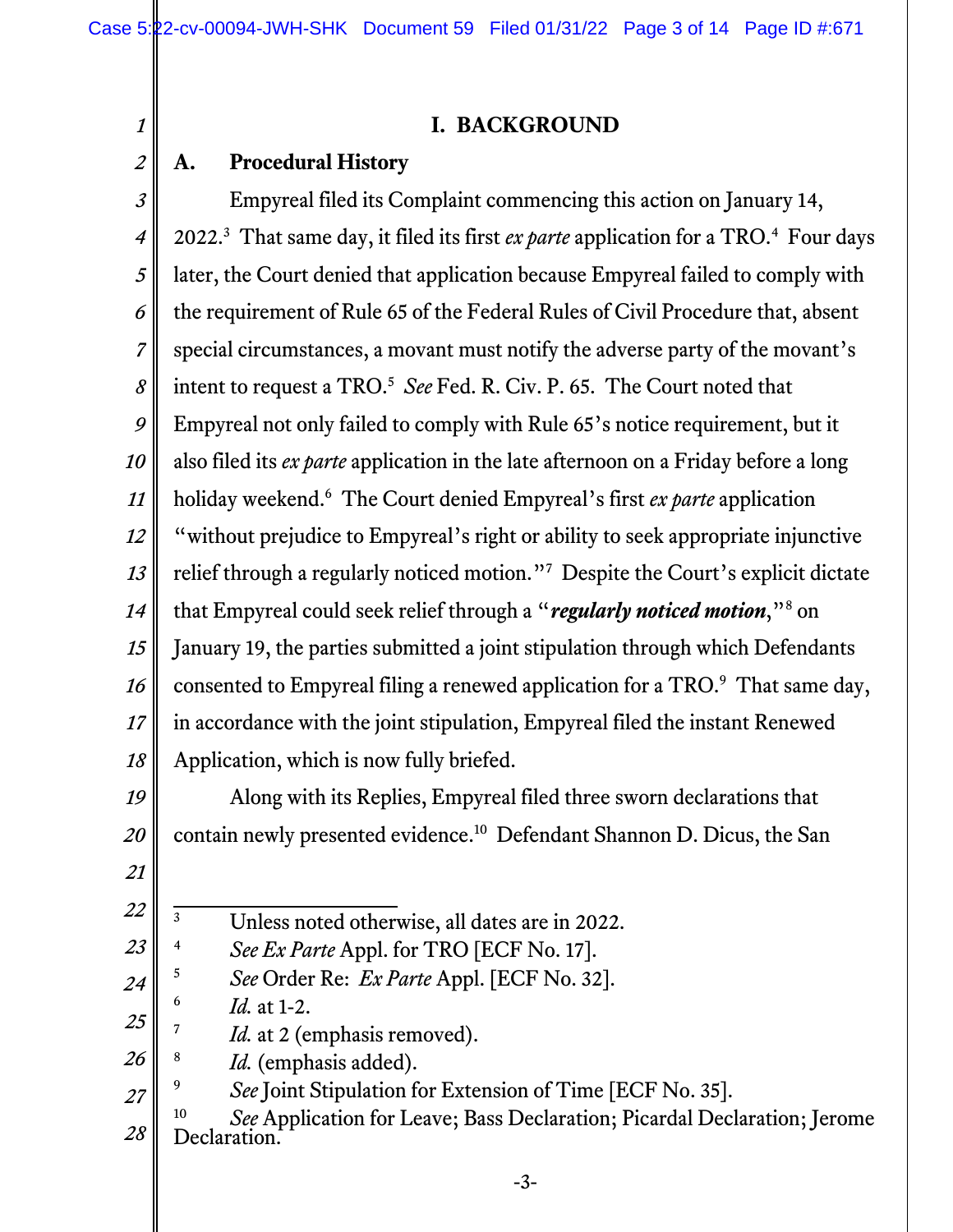*1 2 3 4* Bernardino County Sherriff, objects to those filings,<sup>11</sup> as do the Federal Defendants.12 Specifically, Sheriff Dicus notes that while Defendants stipulated to allow Empyreal to file a reply brief, Defendants "did not set aside the wellsettled notions of fair play in litigation."<sup>13</sup>

*5*

*6*

 As a general matter, evidence produced for the first time on reply deprives the opposing party an opportunity to respond; it is improper. *See Lujan* 

*7 8 v. Nat'l Wildlife Fed'n*, 497 U.S. 871, 894-99 (1990). Accordingly, Defendants' respective objections are **SUSTAINED**. Furthermore, the Court is compelled

*9* to express its concerns regarding Empyreal's litigation tactics. Thus far,

*10* Empyreal has: (1) attempted to present new evidence along with its Replies—

*11* evidence to which Defendants would have no ability to respond; (2) filed an

*12 ex parte* TRO application late on a Friday afternoon before a holiday weekend

*13* without first notifying opposing counsel; and (3) declined to follow the Court's

*14* directive to file its next request for relief as a regularly noticed motion.

*15* Empyreal may very well have an excellent case on the merits—the Court

*16* respects Empyreal's zeal and does not doubt its sincerity—but Empyreal's

*17* counsel does their client no favors by cutting procedural corners and ignoring

*18* the Court's guidance. *See, e.g.*, Cal. R. Ct. 3.3 & 3.4.

*19*

# **B. Factual Allegations**

*20 21* The following summary of Empyreal's allegations comes from the Complaint and the Renewed Application:

*22 23 24* Empyreal is a cash-in-transit (armored car) business that operates in 28 states, including California.<sup>14</sup> Empyreal transports cash for financial institutions and the state-legal cannabis businesses with which those financial institutions do

*25*

*26*

<sup>11</sup> *See* Def.'s Objs. (the "Sheriff's Objections") [ECF No. 56].

<sup>12</sup> *See* Defs.' Objs. [ECF No. 58].

- *27* 13 Sheriff's Objections 2:9-12.
- *28* <sup>14</sup> Renewed Application 2:9-10.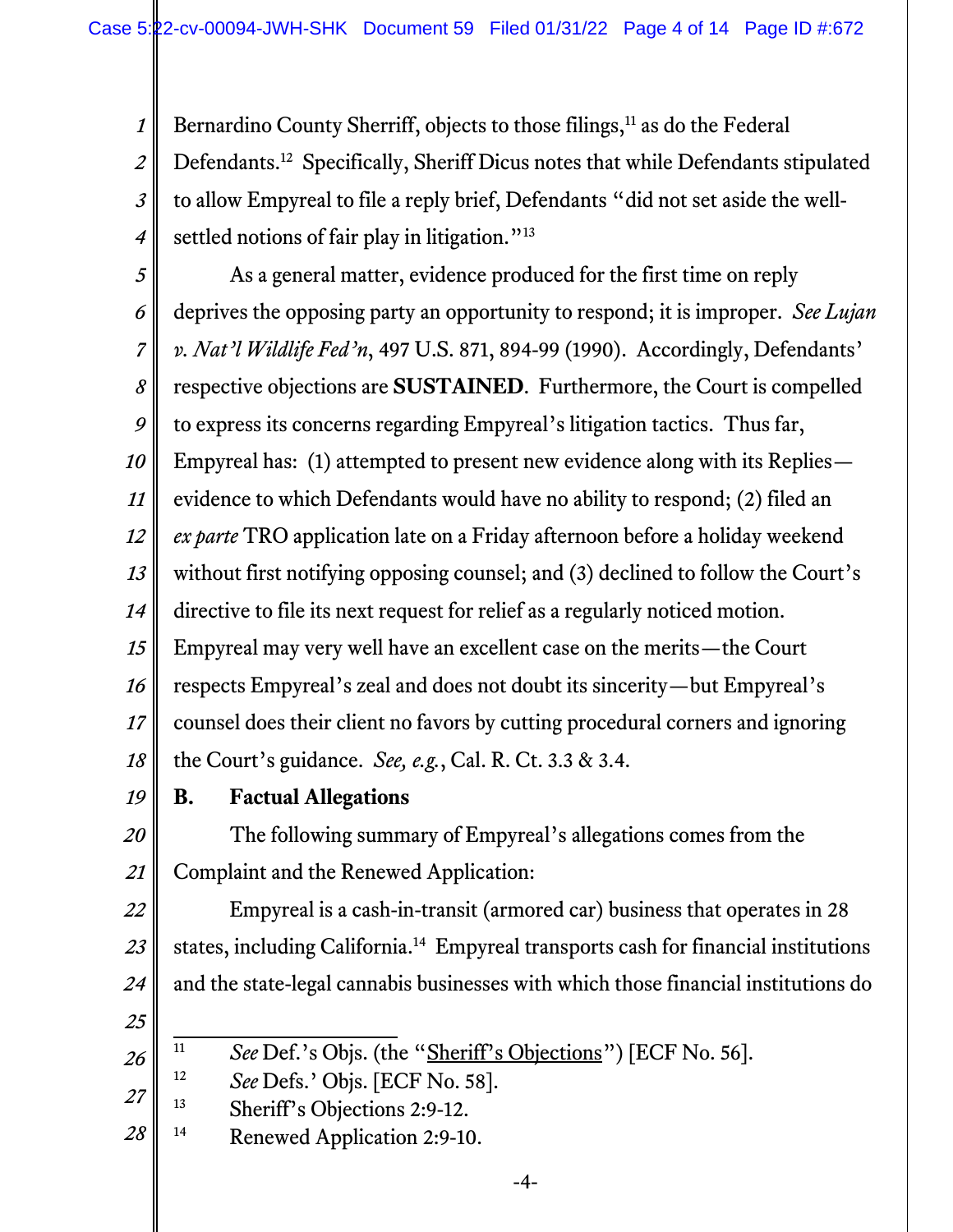*1 2 3 4 5* business.<sup>15</sup> Empyreal emphasizes that a "significant percentage" of its cash-intransit business does not involve the cannabis industry. Empyreal conspicuously fails, however, to disclose that "significant percentage."16 Similarly, Empyreal notes that "*most* of its cannabis-industry clients hold medical cannabis licenses,"<sup>17</sup> it but does not define "most."

*6 7 8 9 10 11 12 13* Empyreal accuses Defendants of "targeting Empyreal's vehicles for pretextual stops and searches" and "seizing cash and other property lawfully transported therein for civil forfeiture."18 Specifically, Empyreal alleges that the Department of Justice (the "DOI") "is coordinating a federal effort across multiple states, jurisdictions, and DOJ agencies—in cooperation with multiple state and/or local law-enforcement agencies via joint task force investigations to target Empyreal vehicles for these stops, searches, seizures, and forfeitures."<sup>19</sup>

*14 15 16 17* Since mid-May 2021, Empyreal's vehicles have been stopped and searched by sheriff's deputies five times—twice in Kansas and three times in San Bernardino County.20 Three of those stops resulted in seizures, and only one of the stops involved a warrant.<sup>21</sup> The specific alleged details are as follows:

*18*

*24* <sup>16</sup> *See id.* at 2:19-21; O'Gorman Declaration.

*<sup>19</sup> 20 21 22 23* <sup>15</sup> *Id.* at 2:12-15; Decl. of Deirdra O'Gorman in Supp. of the Renewed<br>Application (the "O'Gorman Declaration") [ECF No. 36-1]  $\P$  10. The Court<br>notes that there are key differences in the language of the Renewed Applic Empyreal provides services for businesses that sell cannabis. *See* O'Gorman Declaration ¶ 10. By contrast, the Renewed Application—at least in the passage<br>cited by the Court—strongly insinuates that Empyreal only "serves *financial*<br>*institutions* that work with state-licensed medical and adult-us businesses . . . ." Renewed Application 2:12-13. The Court once again reminds Empyreal's counsel of their obligation of candor to the Court. *See* Cal. R. Ct. 3.3; Cal. Bus. & Prof. Code 6068(d).

*<sup>25</sup>* <sup>17</sup> Renewed Application 2:22 (emphasis added).

*<sup>26</sup>* <sup>18</sup> *Id.* at 3:14-16.

<sup>19</sup> *Id.* at 3:19-22.

*<sup>27</sup>* <sup>20</sup> *Id.* at 4:1-7.

*<sup>28</sup>* <sup>21</sup> *Id.* at 4:1-9.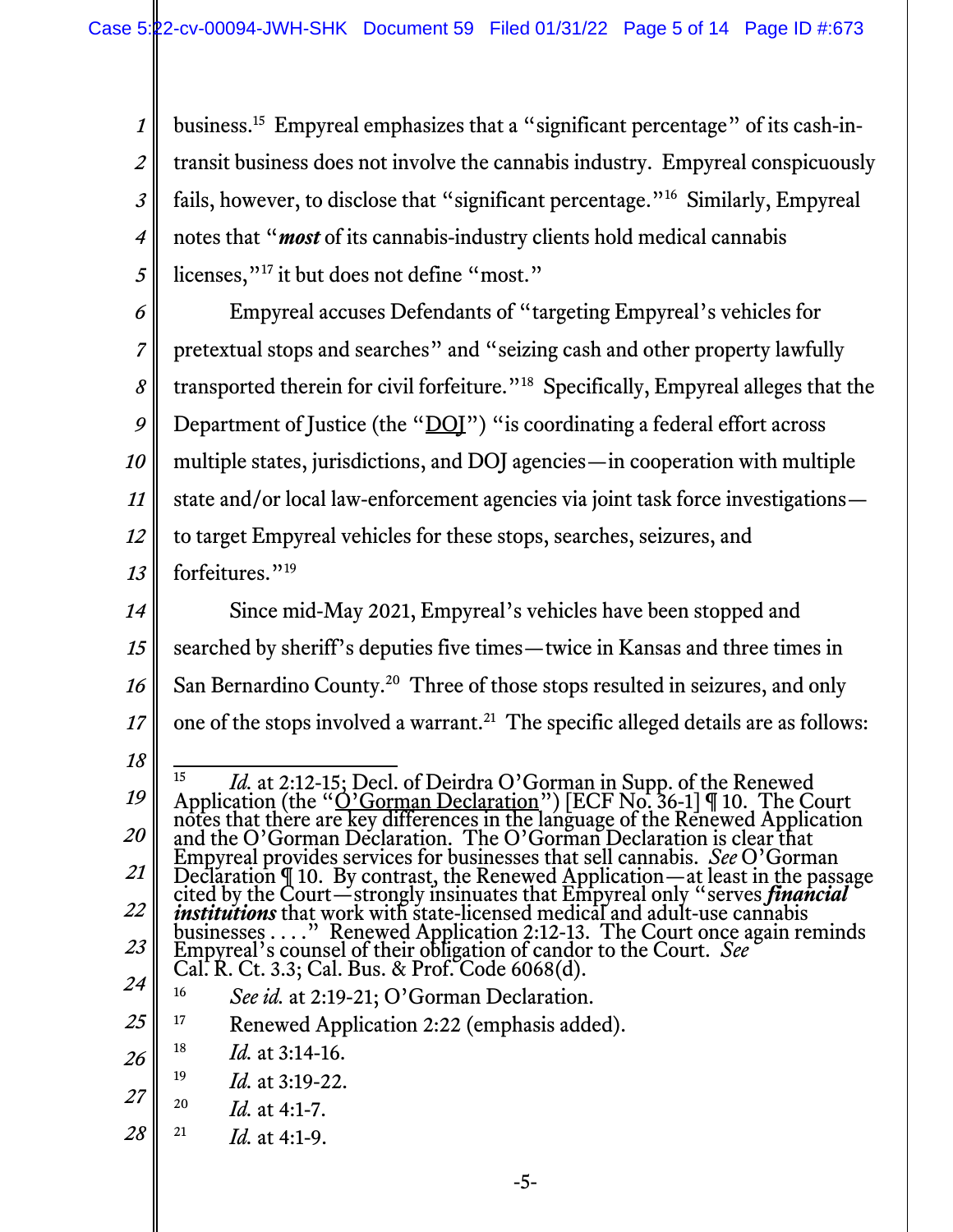| $\boldsymbol{\it 1}$ |           | May 17, 2021: Sheriff's officers in Dickinson County, Kansas, stopped an                |
|----------------------|-----------|-----------------------------------------------------------------------------------------|
| $\overline{2}$       |           | Empyreal vehicle for an allegedly obscured license plate tag. <sup>22</sup> The         |
| $\mathfrak{Z}$       |           | vehicle was not transporting cash, and no seizure occurred. <sup>23</sup> Sheriff's     |
| $\overline{4}$       |           | officers questioned the driver extensively and searched the vehicle. <sup>24</sup>      |
| 5                    | $\bullet$ | May 18, 2021: Sheriff's officers in Dickinson County stopped and                        |
| 6                    |           | searched an Empyreal vehicle and seized approximately \$165,620 in                      |
| $\overline{7}$       |           | cash. <sup>25</sup> Empyreal alleges that the Sheriff's Office worked in conjunction    |
| 8                    |           | with a Drug Enforcement Agency ("DEA") task force and that the cash                     |
| 9                    |           | that was seized came entirely from state-licensed medical cannabis                      |
| 10                   |           | dispensaries operating lawfully under Missouri law. <sup>26</sup> As a result of that   |
| 11                   |           | seizure, in September 2021, the United States sought the civil forfeiture               |
| 12                   |           | of the seized cash. <sup>27</sup>                                                       |
| 13                   | $\bullet$ | November 16, 2021: San Bernardino Sheriff's Department deputies                         |
| 14                   |           | stopped and seized approximately \$700,000 in currency from an                          |
| 15                   |           | Empyreal vehicle, as well as the vehicle itself and the driver's business               |
| 16                   |           | and personal cellphones. <sup>28</sup> Empyreal alleges that " <i>three of the four</i> |
| 17                   |           | cannabis businesses whose cash proceeds were seized during the                          |
| 18                   |           | November 16 seizure hold California medical cannabis licenses" -                        |
| 19                   |           | implicitly suggesting that the fourth business does not hold such a                     |
| 20                   |           | license. <sup>29</sup>                                                                  |
| 21                   |           |                                                                                         |
| 22                   |           |                                                                                         |
| 23                   | 22        | <i>Id.</i> at 4:11-12.                                                                  |
| 24                   | 23        | <i>Id.</i> at 4:13-14.                                                                  |
|                      | 24        | <i>Id.</i> at 4:14-17.                                                                  |
| 25                   | 25<br>26  | <i>Id.</i> at 4:18-19.                                                                  |
| 26                   |           | <i>Id.</i> at 4:20-23.                                                                  |

- *27* <sup>27</sup> *Id.* at 4:23-26.<br><sup>28</sup> *Id.* at 5:3-6
	- *Id.* at 5:3-6.

 $\mathbb{I}$ 

*28* <sup>29</sup> *Id.* at 5:10-12 (emphasis added).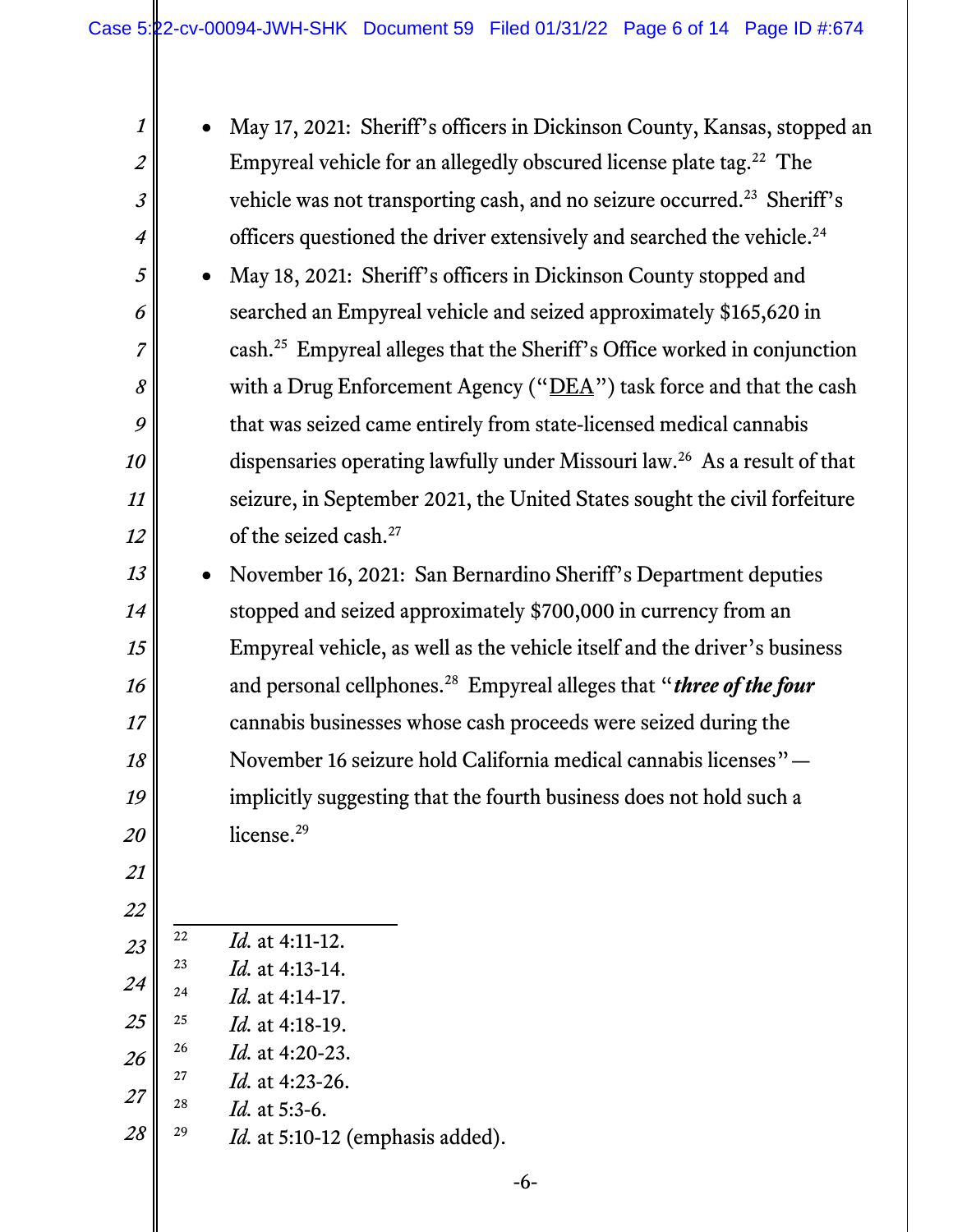December 9, 2021: San Bernardino County Sheriff's Department deputies stopped an Empyreal vehicle and seized approximately \$350,000.<sup>30</sup> On that occasion, all four businesses whose cash proceeds were seized held California medical cannabis licenses.<sup>31</sup>

 January 6, 2022: San Bernardino County Sheriff's Department deputies stopped and searched an Empyreal vehicle and interrogated the driver.<sup>32</sup> When deputies realized that the vehicle was transporting cash from a noncannabis business, they declined to seize the cash.33 When the Empyreal driver asked a deputy why Empyreal's vehicles were being stopped so frequently, Empyreal alleges that the deputy told him that it was "political," but declined to elaborate.<sup>34</sup>

 The approximately \$1,050,000 seized by Sheriff Dicus has been transferred under the DOJ's equitable sharing program to the Federal Bureau of Investigation ("FBI") or other Federal Defendants.<sup>35</sup> Those Federal Defendants are pursuing, or will pursue, the civil forfeiture of that cash.<sup>36</sup>

 The stops have hindered Empyreal's business operations. In response to the stops, Empyreal suspended business operations in San Bernardino County and Kanas.37 The cessation of operations in San Bernardino County was particularly costly because Empyreal was building a vault and processing facility there.38 Empyreal already spent around \$100,000 on the facility, and it is

- 
- *Id.* at 5:21-22. *Id.* at 5:26-27.

*Id.* at 5:16-18.

- *Id.* at 6:4-5.
- *Id.* at 6:4-5.
- *Id.* at 6:9-11.
- *Id.* at 6:10-12.
- *Id.* at 7:1-2.
- *Id.* at 7:12-17.

-7-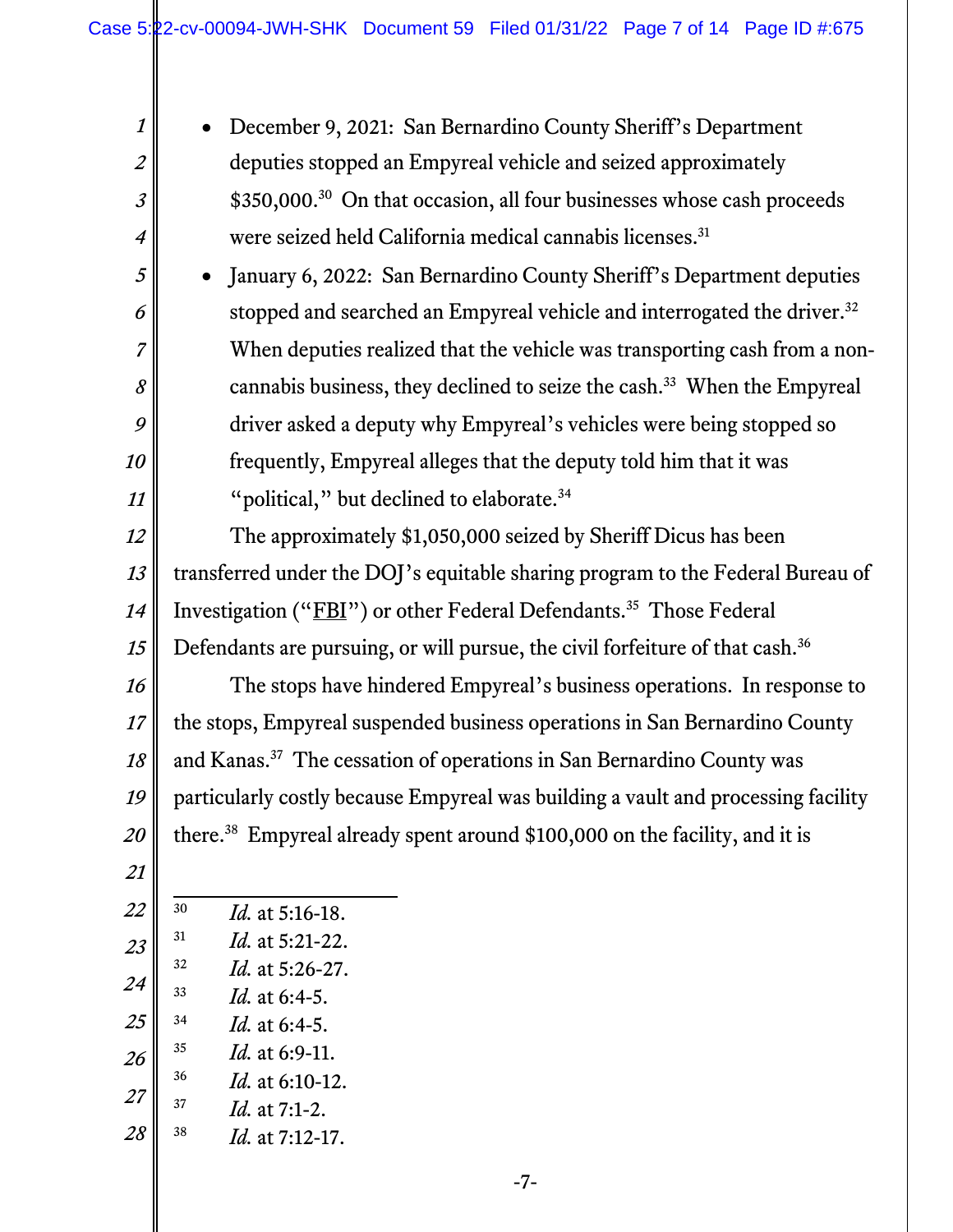*1 2 3* currently incurring costs of \$21,000 per month in rent and utilities.<sup>39</sup> Because of the stops and seizures, Empyreal has lost—and will likely continue to lose potential clients.40

*4 5 6 7 8 9 10 11 12 13* Empyreal now moves the Court to issue an OSC for Defendants to demonstrate why a preliminary injunction should not issue.<sup>41</sup> In addition, Empyreal seeks a TRO restraining and enjoining Defendants from: (1) stopping, detaining, or seizing Empyreal's personnel or vehicles absent articulable, particularized reasonable suspicion or probable cause of a traffic violation or criminal conduct; (2) extending the duration of any stop beyond the time necessary to complete the stop's traffic-violation or other probable-caused based reason for the stop; (3) searching Empyreal's personnel, property, or possessions absent probable cause; and (4) seizing Empyreal's property or possessions absent probable cause.42

*14*

#### **II. LEGAL STANDARD**

*15 16 17 18 19 20* A TRO preserves the *status quo* and prevents irreparable harm until a hearing may be held on the propriety of a preliminary injunction. *See Reno Air Racing Ass'n, Inc. v. McCord*, 452 F.3d 1126, 1131 (9th Cir. 2006). The standard for issuing a TRO is identical to the standard for issuing a preliminary injunction. *Lockheed Missile & Space Co. v. Hughes Aircraft Co.*, 887 F. Supp. 1320, 1323 (N.D. Cal. 1995).

*21 22 23* "A preliminary injunction is an extraordinary and drastic remedy; it is never awarded as of right." *Munaf v. Geren*, 553 U.S. 674, 689 (2008) (citations omitted). An injunction is binding only on parties to the action, their officers,

- *24 25*
	- <sup>39</sup> *Id.*
- *26* <sup>40</sup> *See id.* at 8:16-25.
- *27*  $^{41}$  Proposed TRO [ECF No. 36-5] 3:1-2.
- *28* <sup>42</sup> *Id.* at 3:10-4:24.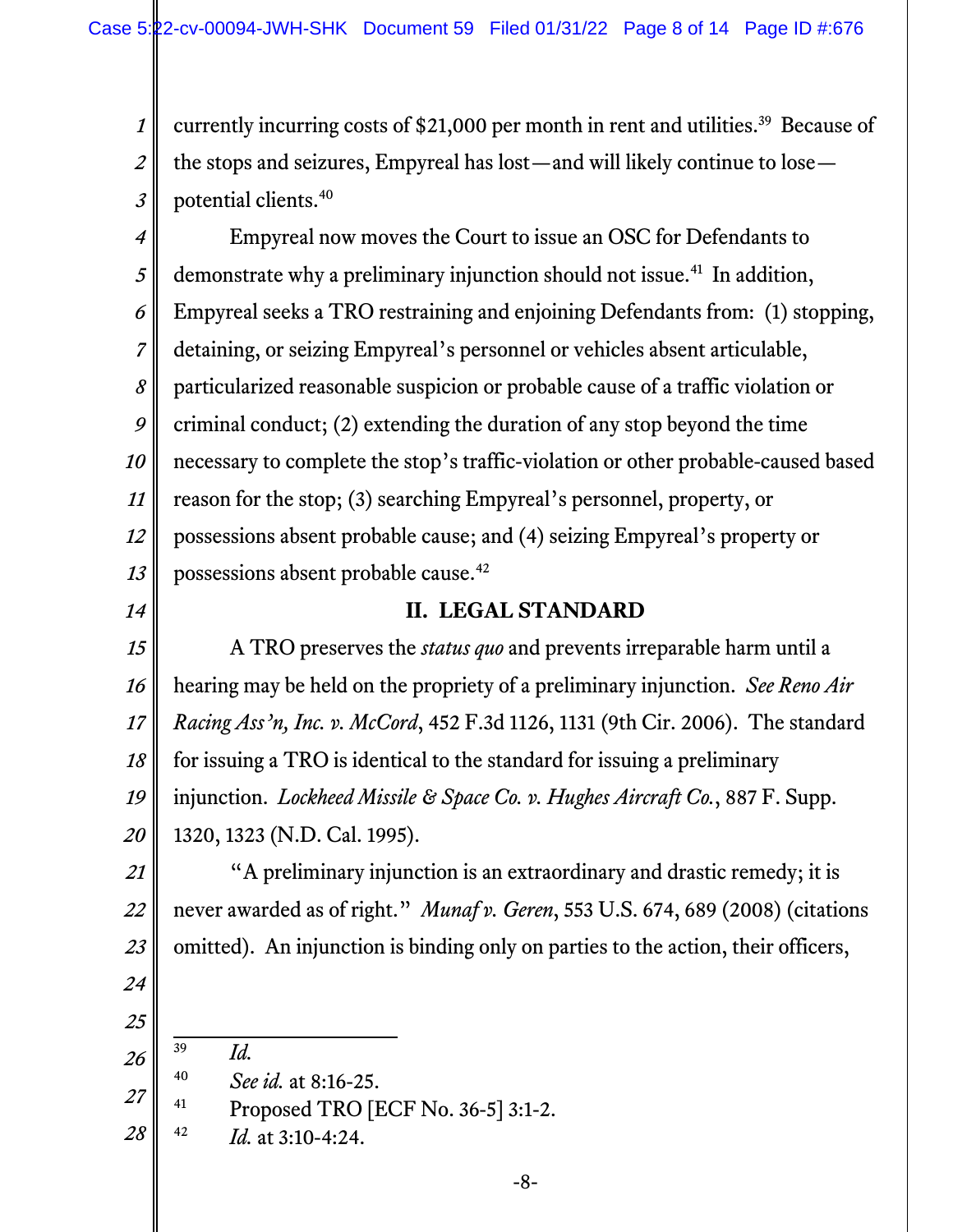*1 2* agents, servants, employees, and attorneys and those "in active concert or participation" with them. Fed. R. Civ. P. 65(d)(2).

*3 4 5 6 7 8 9 10 11 12* "A plaintiff seeking a preliminary injunction must establish that he is likely to succeed on the merits, that he is likely to suffer irreparable harm in the absence of preliminary relief, that the balance of equities tips in his favor, and that an injunction is in the public interest." *Winter v. Natural Res. Def. Council, Inc.*, 555 U.S. 7, 20 (2008). In the Ninth Circuit, "serious questions going to the merits and a balance of hardships that tips sharply towards the plaintiff can support issuance of a preliminary injunction, so long as the plaintiff also shows that there is a likelihood of irreparable injury and that the injunction is in the public interest." *Alliance for Wild Rockies v. Cottrell*, 632 F.3d 1127, 1135 (9th Cir. 2011) (internal quotations omitted).

*13*

#### **III. DISCUSSION**

*14 15 16 17 18 19 20 21 22* Empyreal provides the Court with no example in which a court issued a TRO like the one that Empyreal requests here. In other words, Empyreal fails to demonstrate that, if it satisfied the *Winter* factors, then the TRO that it seeks is appropriate. The Court need not address that issue, however, because Empyreal fails to satisfy the *Winter* factors. The Court finds that a TRO is not appropriate because—on this record—Empyreal has neither demonstrated that it is likely to succeed on the merits nor that there are "serious questions going to the merits[.]" *Id.* The Court therefore addresses only the likelihood of success on the merits; it does not address the other *Winter* factors.

*23*

### **A. Other Remedies at Law**

*24 25 26* The Federal Defendants argue that Empyreal has an adequate remedy at law by virtue of the commencement of the administrative forfeiture proceedings.43 Empyreal disagrees, arguing that the Renewed Application

*27 28*

43 Federal Opposition 4:9-10.

-9-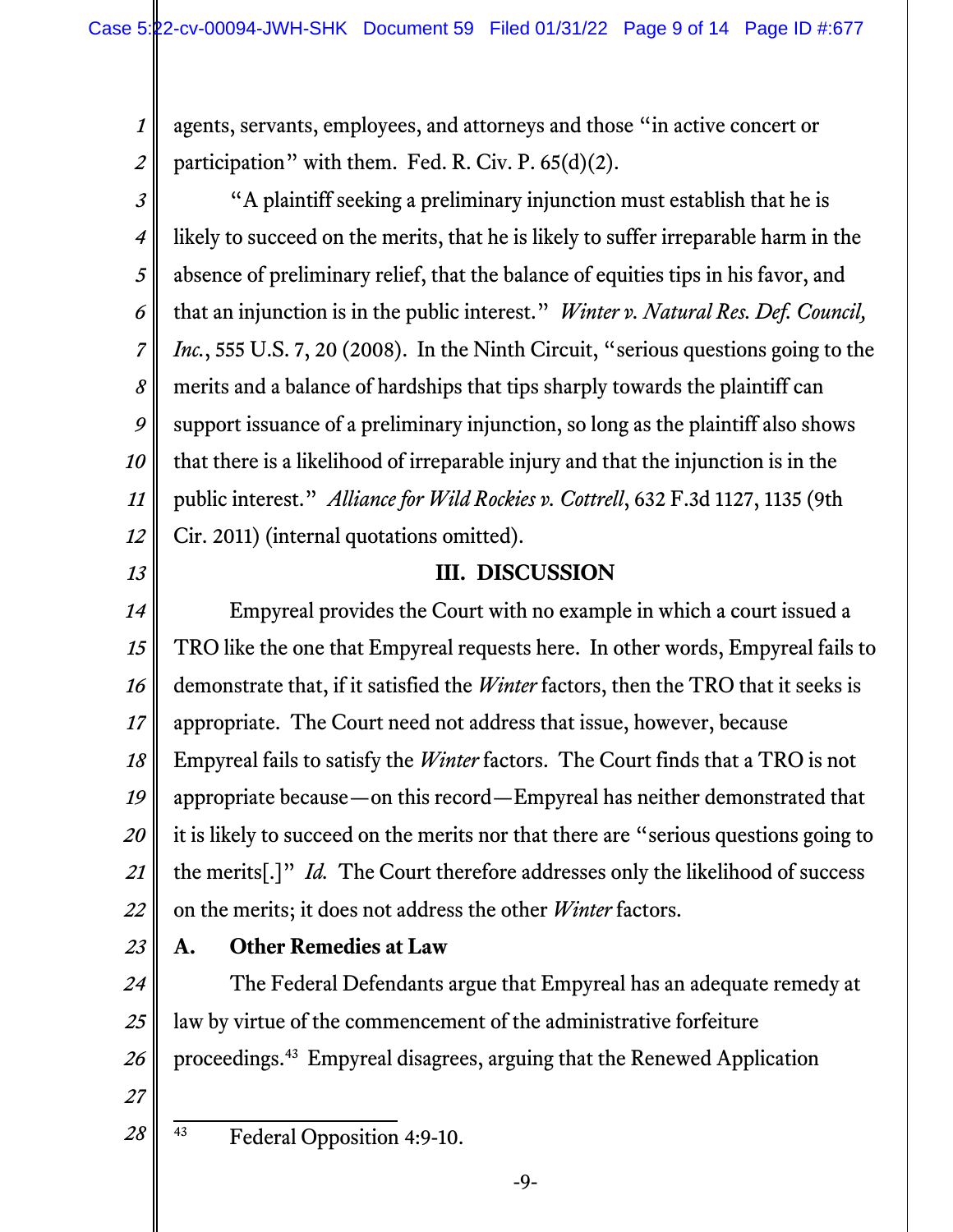*1 2* "seeks only injunctive and declaratory relief to prevent *future* stops, searches, and seizures."<sup>44</sup>

*3 4 5 6 7 8 9 10 11 12 13 14 15 16* The Federal Defendants cite *United States v. U.S. Currency \$83,310.78*, 851 F.2d 1231 (9th Cir. 1988), in which the Ninth Circuit declared that "when a civil forfeiture proceeding has been filed, the claimant has adequate remedies to challenge any fourth amendment violation. Accordingly, *when a civil forfeiture proceeding is pending, there is no need to fashion an equitable remedy* to secure justice for the claimant." *Id.* at 1235 (emphasis added). Empyreal does not address *U.S. Currency \$83,310.78* in its Federal Reply. The Court notes, however, that the appellant in *U.S. Currency \$83,310.78* sought the return of her property. That case, therefore, seems inapposite to the matter at bar. Because the Court finds that Empyreal fails to satisfy the merits factor on other grounds, and because no party has briefed this matter sufficiently, the Court declines to rule on this argument. *See Does 1 v. United States*, 2021 WL 3206808, at \*2, n.2 (C.D. Cal. June 7, 2021) (declining to rule on a similar argument "[b]ecause the Court denies Plaintiffs' TRO Application on other grounds").

*17*

## **B.** *Ultra Vires* **Acts**

*18 19 20* Empyreal argues that it is likely to succeed on the merits because Sheriff Dicus and the Federal Defendants' actions toward Empyreal are beyond their legal authority and are, therefore, void as *ultra vires*. 45

*21*

*27*

## **1. The Federal Defendants**

*22 23 24 25 26* The Appropriations Clause of the United States Constitution provides that "No Money shall be drawn from the Treasury, but in Consequence of Appropriations made by Law" U.S. Const. art. I, § 9, cl. 7. That clause "means simply that no money can be paid out of the Treasury unless it has been

- $\frac{44}{44}$  Federal Reply 3:9-17 (emphasis in original).
- *28* <sup>45</sup> *See* Renewed Application 14:10-19:14.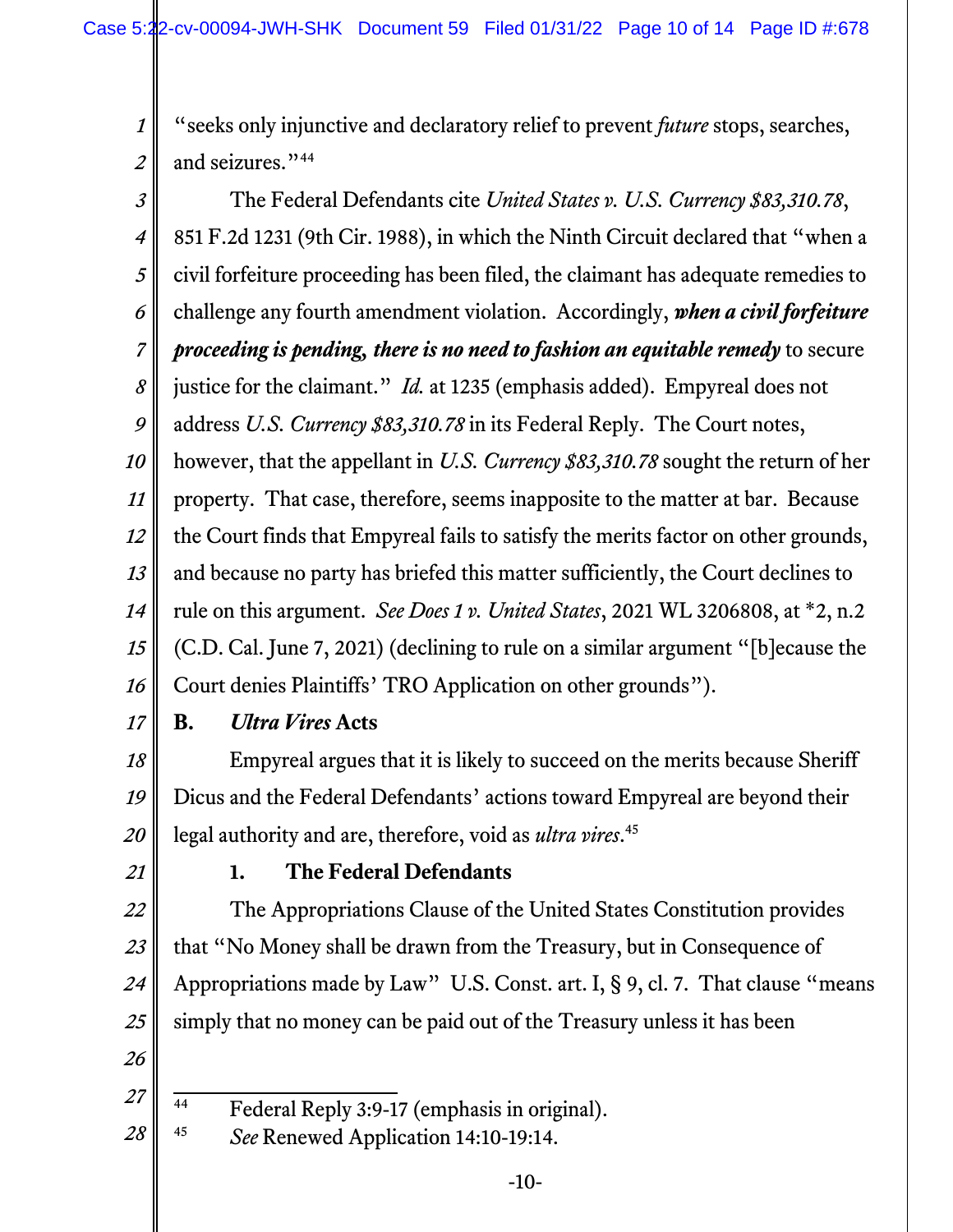*1 2 3 4 5* appropriated by an act of Congress." *Off. of Pers. Mgmt. v. Richmond*, 496 U.S. 414, 424 (1990) (quotation and citation omitted). Empyreal contends that because Congress prohibits the DOJ from spending any funds interfering with state-legal medical cannabis, the Federal Defendants' ongoing seizures are *ultra vires*. 46 At this stage of the litigation, the Court is not persuaded.

*6 7 8 9 10 11 12 13 14 15 16* The Federal Defendants and Empyreal agree that Congress prohibits the use of funds to prosecute individuals who are in strict compliance with a state's medical marijuana laws.<sup>47</sup> Empyreal, however, ignores that Congress's prohibition *does not apply* when funds are spent to prosecute "individuals who engage in conduct *unauthorized* under state medical marijuana laws." *United States v. McIntosh*, 833 F.3d 1163, 1178 (9th Cir. 2016) (emphasis added). In *McIntosh*, the Ninth Circuit observed that Congress purposely *did not* "prohibit interference with laws that address medical marijuana or those that regulate medical marijuana[.]" *Id.* Instead, Congress "chose to proscribe preventing states from implementing laws that authorize the use, distribution, possession, and cultivation of medical marijuana." *Id.*

*17 18 19 20 21 22 23 24 25* Empyreal bears the burden to show by a preponderance of evidence that it has strictly complied with state medical marijuana laws. *See United States v. Pisarski*, 965 F.3d 738, 742 (9th Cir. 2020). Empyreal has not come close to meeting that burden. Empyreal's only evidence with respect to the issue of strict compliance is self-serving declarations from its CEO, Deirdra O'Gorman.48 The value of those declarations is limited. *See Murphy v. U.S. Bank Nat'l Ass'n*, 2019 WL 1777294, at \*4 (C.D. Cal. Apr. 23, 2019) (holding that conclusory and self-serving affidavits are "far from sufficient to show a likelihood of success on the merits.").

*26*

<sup>46</sup> *Id.* at 16:8-11.

*<sup>27</sup> 28* <sup>47</sup> *Compare* Federal Opposition 8:8-12 *with* Renewed Application 17:7-26. <sup>48</sup> *See, e.g.*, Federal Reply 4:13-5:7.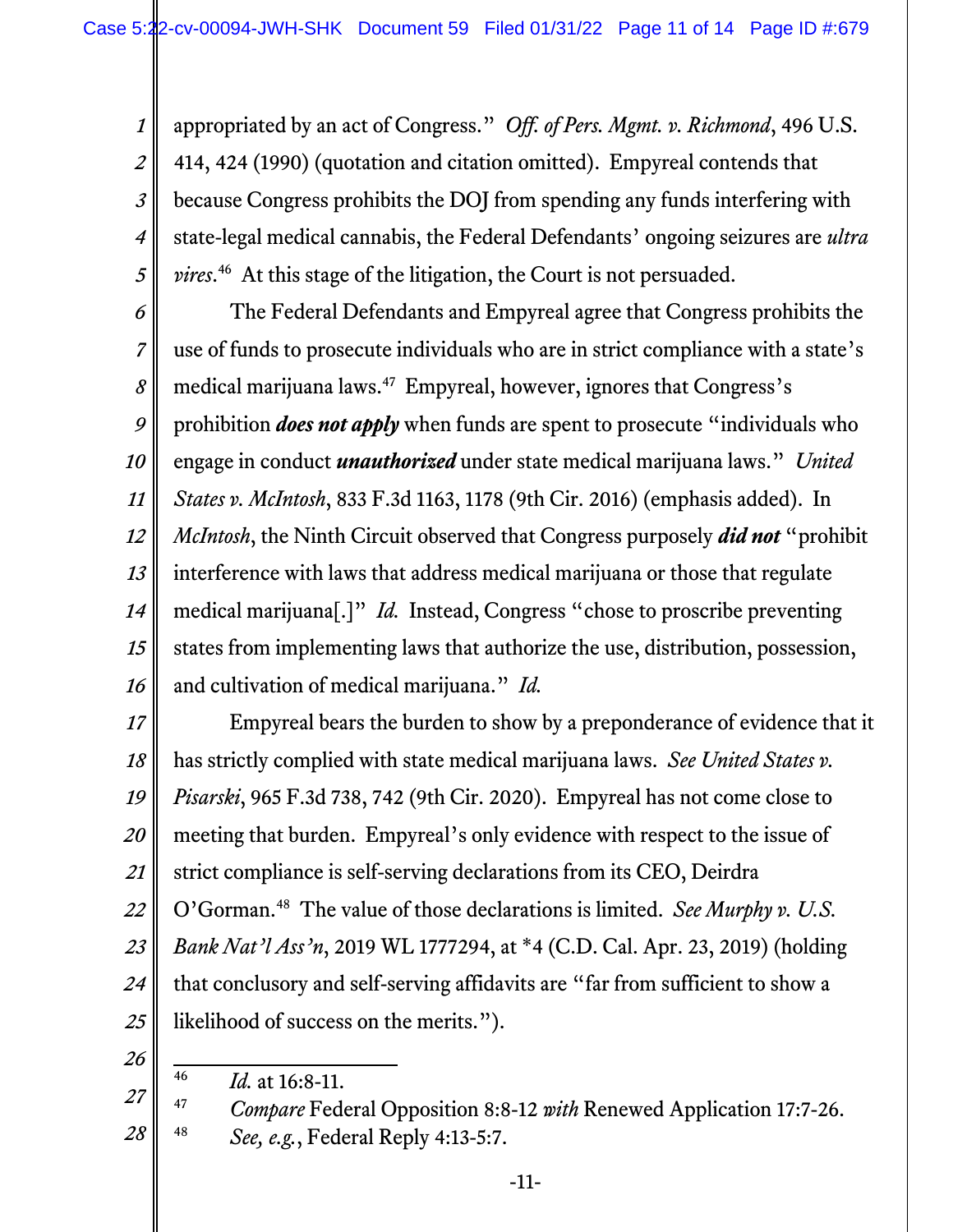*1 2 3 4 5 6 7 8 9* Those declarations, moreover, raise serious cause for skepticism that Empyreal and its customers were in strict compliance with state *medical* marijuana laws. O'Gorman, for example, notes that "*[m]ost* of Empyreal's cannabis-industry clients hold medical cannabis licenses."49 The word "most" implies that *some* of Empyreal's cannabis-industry clients *do not* hold medical cannabis licenses. Similarly, O'Gorman testifies that "[t]hree of the four cannabis businesses whose cash proceeds were seized . . . hold California medical cannabis licenses."50 The Court can only presume that the fourth business did not hold such a license.

*10 11 12* Because Empyreal has not shown by a preponderance of evidence that it has strictly complied with California's medical marijuana laws, it has not demonstrated that the Federal Defendants' actions were beyond their authority.

*13*

#### **2. Sheriff Dicus**

*14 15 16 17 18 19 20 21 22* In California, a "governmental agency that acts outside of the scope of its statutory authority acts *ultra vires* and the act is void." *California Dui Laws. Ass'n v. California Dep't of Motor Vehicles*, 20 Cal. App. 5th 1247, 1264 (2018). Empyreal notes that "[n]o California law . . . empowers Sheriff Dicus to search and seize property where there is no probable cause for criminal activity."<sup>51</sup> California law is clear that entities transporting cash for *licensed* cannabis providers do not violate California law "solely by virtue of the fact that the person receiving the benefit of any of those services engages in commercial cannabis activity . . . ." Cal. Bus. & Prof. Code § 26260.

*23 24 25* Here, the Court again finds that Empyreal has not raised serious questions going to the merits. The only evidence that Empyreal presents is self-serving declarations from its CEO, the limitations of which the Court discusses above.

*26*

*27*

*28* 51 Renewed Application 15:1-2.

<sup>49</sup> O'Gorman Declaration ¶ 13.

<sup>50</sup> *Id.* at ¶ 31.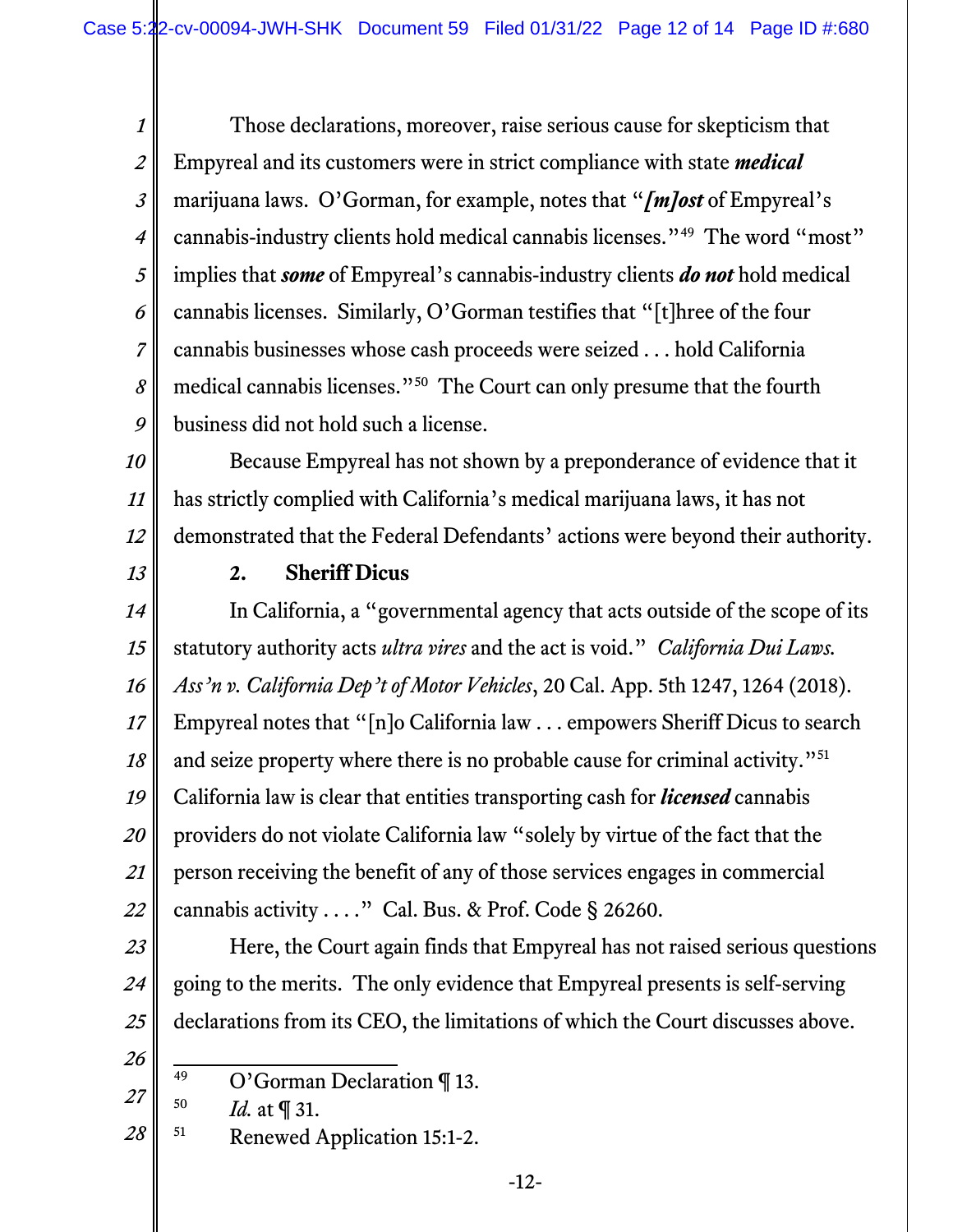*1 2 3 4 5 6 7 8 9 10 11 12 13 14 15 16 17 18 19 20 21 22 23 24 25 26 27 28* In conflict with O'Gorman's declarations is the similarly self-serving Declaration of Sergeant Alex Naoum.<sup>52</sup> That declaration suggests that each of the Sheriff's Department's stops was accompanied by, at a minimum, reasonable suspicion.<sup>53</sup> The Sheriff's Department conducted one of the stops, moreover, under the auspices of a search warrant.<sup>54</sup> Finally, the Naoum Declaration raises serious questions over whether any deputy said that the stops were for political reasons.<sup>55</sup> At this stage, the Court cannot conclude that there are serious questions going to the merits of the argument that Sheriff Dicus acted beyond the scope of his authority. **C. Constitutional Arguments**  Empyreal asserts that Sheriff Dicus is violating Empyreal's rights under the Fourth Amendment and the Due Process Clause of the Fourteenth Amendment. Under the Fourth Amendment, "[o]fficers are required to have at least reasonable suspicion to stop a vehicle for investigatory purposes." *Jones v. Las Vegas Metro. Police Dep't*, 873 F.3d 1123, 1132 (9th Cir. 2017). Under the Due Process Clause, a person is entitled to "impartial and disinterested" enforcement of laws. *See, e.g.*, *Marshall v. Jerrico, Inc.*, 446 U.S. 238, 242 (1980). Empyreal's arguments fail for similar reasons that its *ultra vires* arguments fail. Put simply, there is not enough evidence *at this time* to suggest that Empyreal's Constitutional rights were violated. <sup>52</sup> Decl. of Sgt. Alex Naoum in Supp. of the Sheriff's Opposition (the "Naoum Declaration") [ECF No. 46-1]. <sup>53</sup> *Id.* <sup>54</sup> *Id.* at ¶¶ 4-6. <sup>55</sup> *See id.* at ¶ 10; Sheriff's Opposition 11:9-14.